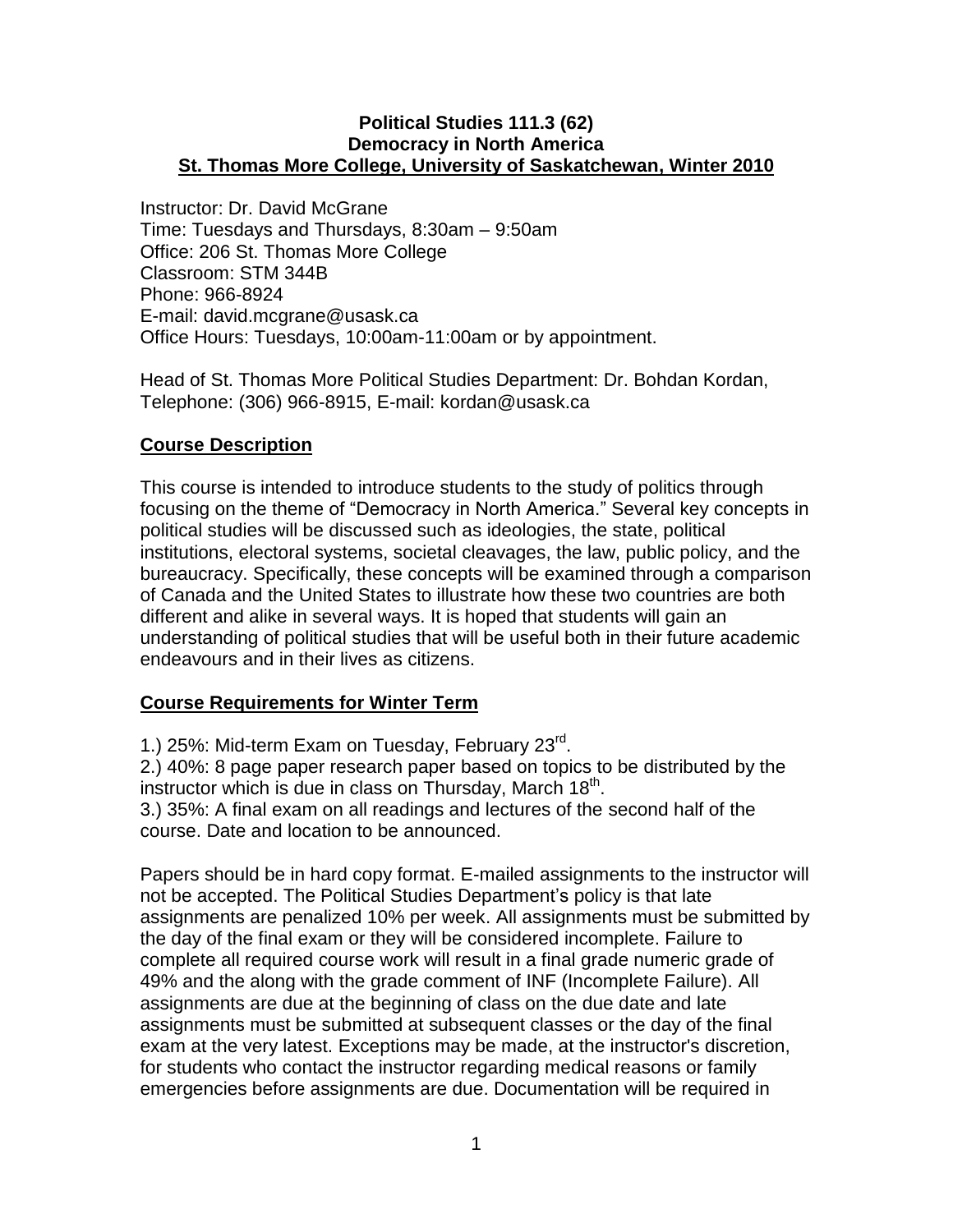these cases. Please note that computer problems are not considered emergencies, so be sure that the computer you use is in good working order, and that you back up your work on a floppy disc and/or print out rough work and essay drafts.

Concerns about the marking of assignments are welcome. If the student has concerns about the mark that they received for an assignment, they are asked to submit a written memo of a half page to the instructor explaining their concern at the beginning of the class after the assignment has been handed back to the student. The instructor will then report back to the student on their concern.

# **Plagiarism**

The St. Thomas More Faculty Council has adopted the following policy on plagiarism:

"St. Thomas More College follows the rules regarding Academic Dishonesty as delineated in the University of Saskatchewan Calendar. Of these, plagiarism is a particularly serious offence that involves presenting another person's writing, ideas or creative work as your own. When quoting, paraphrasing, describing, presenting, summarizing or translating the work of others, you must acknowledge the source of the information you use, which includes ensuring that the reader can differentiate between your words and the words of others. Sources may come in print, electronic, digital, visual or oral form, and may be provided by a published author, fellow student, artist, or Internet site. Purchasing papers is not permitted. It is your responsibility to understand what constitutes plagiarism; when in doubt, consult your professor." For further information see www.usask.ca/honesty/.

# **Students with Disabilities**

If you are a student who is registered with the Office of Disability Services for Students (DSS), you may apply for unique services or arrangements to complete the requirements for this course. Normally, these services will be provided through the DSS office. If you have not yet registered with that office, please do so as quickly as possible.

# **Required Texts**

Larry Johnston, *Politics: An Introduction to the Modern Democratic State, Third Edition* (Peterborough: Broadview Press, 2007).

David Thomas and Barbara Boyle Torrey (Editors), *Canada and the United States: Differences that Count, Third Edition* (Peterborough: Broadview Press, 2008).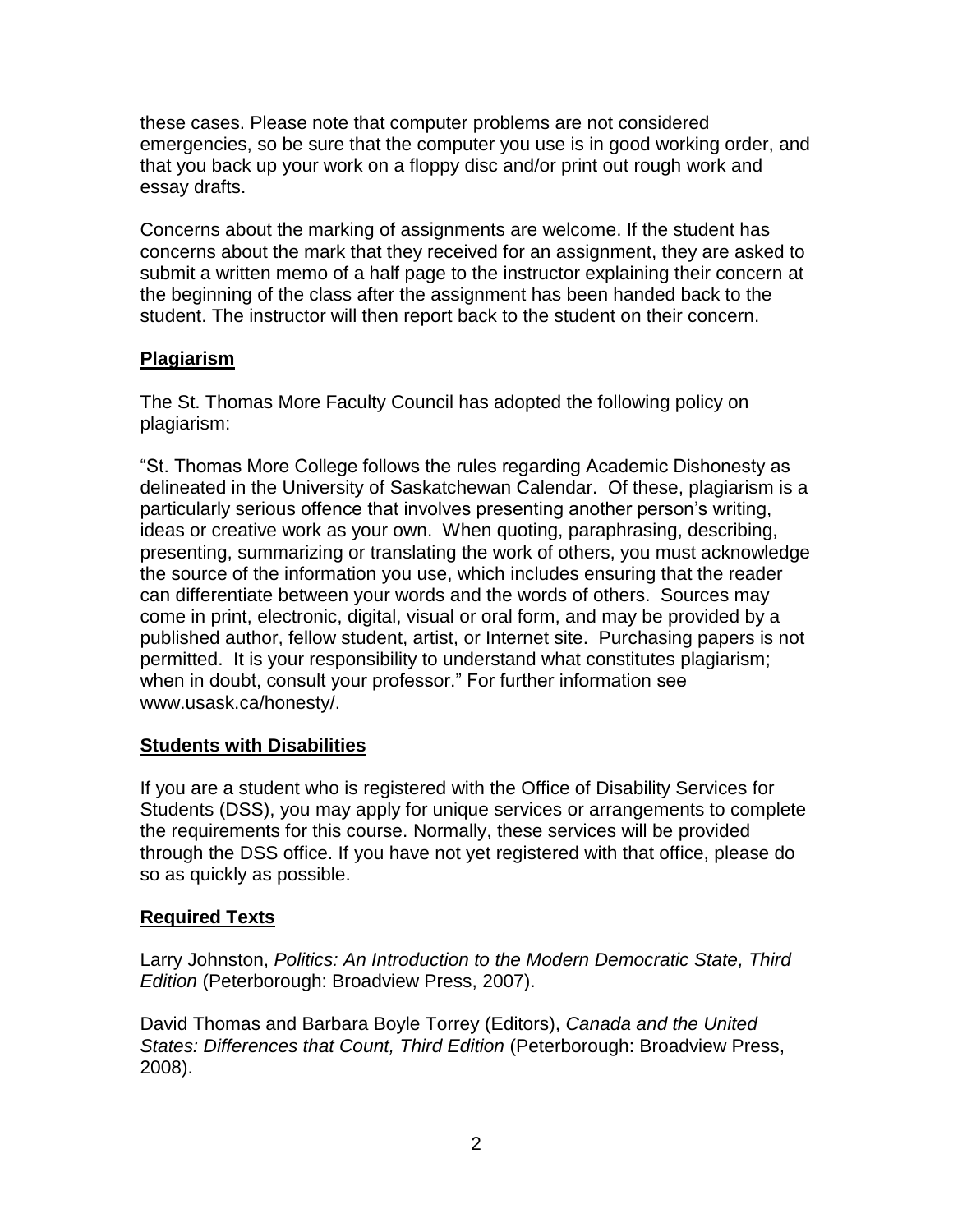Book of Course Handouts available in pdf format on PAWS.

# **Reading Schedule**

**All readings are required. Read the whole chapter unless otherwise stated.** 

**Week 1, Introduction to Political Studies:** Tuesday, January 4<sup>th</sup>: Introduction to class, Thursday, January  $7<sup>th</sup>$ : Chapter 1, Johnston, "The Study of Politics and its Objects",

Week 2, Introduction to Political Studies: Tuesday, January 12<sup>th</sup>: Chapter 2, Johnston, "Methods and Approaches" and Thursday, January 14<sup>th</sup>: Chapter 3, Johnston, "The Emergence of Liberal Democracy", only p. 79-91. **Paper Topics will be handed out this week.**

Week 3, Ideology and Political Philosophy: Tuesday, January 19<sup>th</sup>: Chapter 4, Johnston, "Political Philosophy", only p. 95-101 and Thursday, January  $21^{st}$ : Chapter 5, Johnston, "Ideology", only p. 133-166.

**Assignment for Thursday, January 21st**: Take a test on your own ideology at http://www.politicalcompass.org. Print it out and bring it to class.

**Week 4, The State and the Canadian Parliamentary System:** Tuesday, January 26<sup>th</sup>: Chapter 7, Johnston, "The State: Functions, Institutions, Systems, Constitutions", Thursday, January 28<sup>th</sup>: Chapter 8, Johnston, "Parliamentary Systems" and "Demokistan Case Study" in Course Handouts on PAWS (pages 5-8).

**Week 5, The American System of Government and Electoral Systems:** Tuesday, February 2<sup>nd</sup>: Chapter 9, Johnston, "Presidentialism", only p. 281-287, Thursday, February 4<sup>th</sup>: Chapter 13, Johnston, "Electoral Systems and Party Systems", only p. 373-382 and 390-398.

**Week 6, Electoral Participation:** Tuesday, February 9<sup>th</sup>: Movie: Slacker *Uprising*, Thursday, February 11<sup>th</sup>: Michael Martinez, "Turning out or Tuning Out? Electoral Participation in Canada and the United States" Chapter 16 in *Differences that Count*.

**Week 7:** No classes. Reading Week.

**Week 8, Midterm Examination and Discussion of Final Paper:** Tuesday, February 23<sup>rd</sup>, MIDTERM EXAM, Thursday, February 25<sup>th</sup>: Paper topics to be distributed and a "How to write a paper" workshop will be given by the instructor. Read the readings in the folder entitled "How to Write a Paper" on PAWS. *This class is optional. If you feel that you are strong in these areas you do not have to attend.*